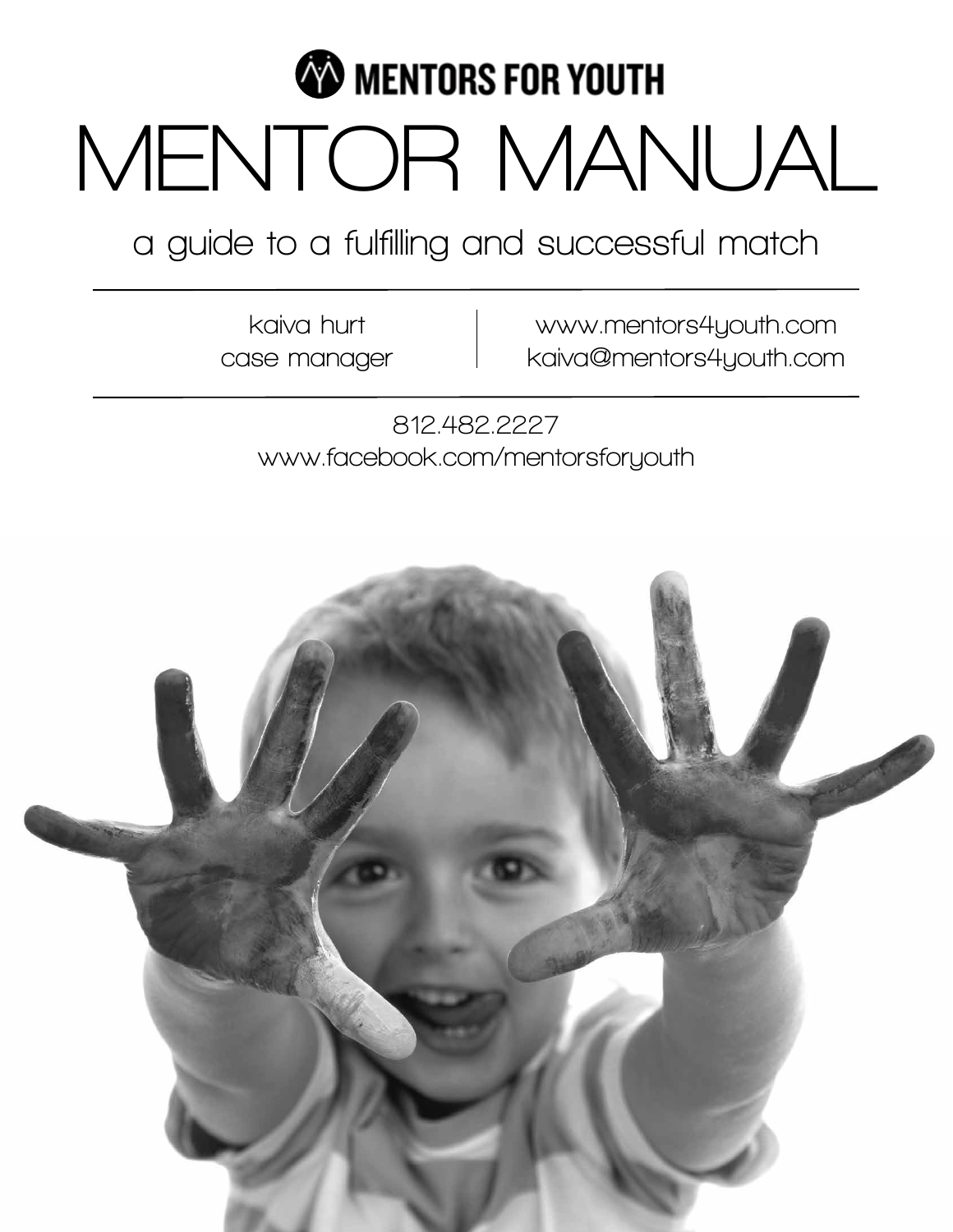## **dear mentor:**

**In an effort to help you become the best mentor you can be, we have developed this manual.** 

**Included you will find: local activities, resources, online training worksheets, match activity ideas.** 

**While some of the information may seem redundant (and we do apologize for this), a lot of it is worth repeating and may fall into more than one category.**

**We have the manual in a folder so any paperwork you have accumulated can be placed here. You may also want to include your match agreement and goals. It is our sincere hope that you find this useful and informative.** 

**As always, feel free to contact us anytime if you have any questions or need any additional information.** 

**Thank you for so selflessly volunteering your time. You are "the difference. the change. the good."**

# **sincerely, kaiva**

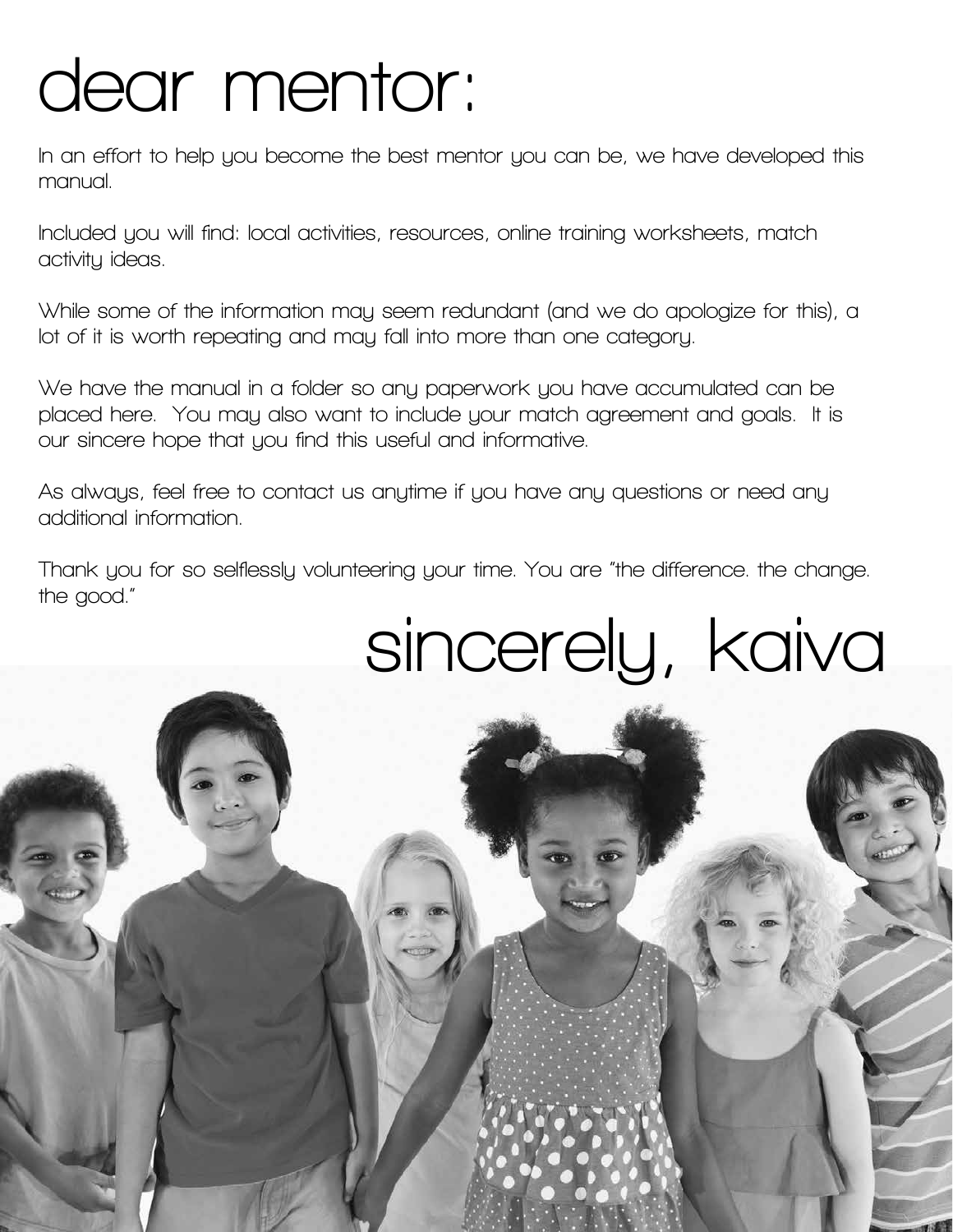### **responsibilities**

#### **these are way more fun than your regular responsibilties. promise.**

**Spend time with your Mentee every other week for 2-4 hours at a time. This is the minimum requirement. We do not expect you to do more - no need to burn yourself out! If there is time you are unable to do this because of your schedule, please let the family know in advance.** 

**To build trust with your Mentee, please keep scheduled plans. If a change does need to be made speak with the parent and set a new time and date for an outing.** 

**Be sure to clear all meetings with your Mentee with his or her guardian. This will ensure your match plans will not interfere with family plans.** 

**Contact me (Kaiva) if you have any issues with your match. Many times with a youth, communication issues can be resolved easily.** 

**Let me know if there is any contact change with the Mentor or Mentee such as: new address, phone number, health issues, or any other long term circumstances that might impact your commitment to your Mentee.**

**Attend Mentors for Youth outings and events, if you can. We want to hang out with you! They are not mandatory, but a great way to meet other like-minded people. Perhaps your Mentee will make some new friends, too. :) We will mail you a "calendar" every other month and send you emails with dates. Also, be sure to check our Facebook page and website.** 

**Fulfill your one year time commitment with your Mentee, and if it's working - we'd love to keep you around. If circumstances arise and this is not possible such as: job location change or Mentee moves away, contact meas soon as possible. It is the responsibility of the Mentor to tell the Mentee the match will close, but we'll work with you on this when the time comes.** 

**Do you want to take your Mentee out of town? That's fine with parental approval. An overnight? The match needs to be at least 3 months old & you must have parental consent.**



# **MENTORS FOR YOUTH**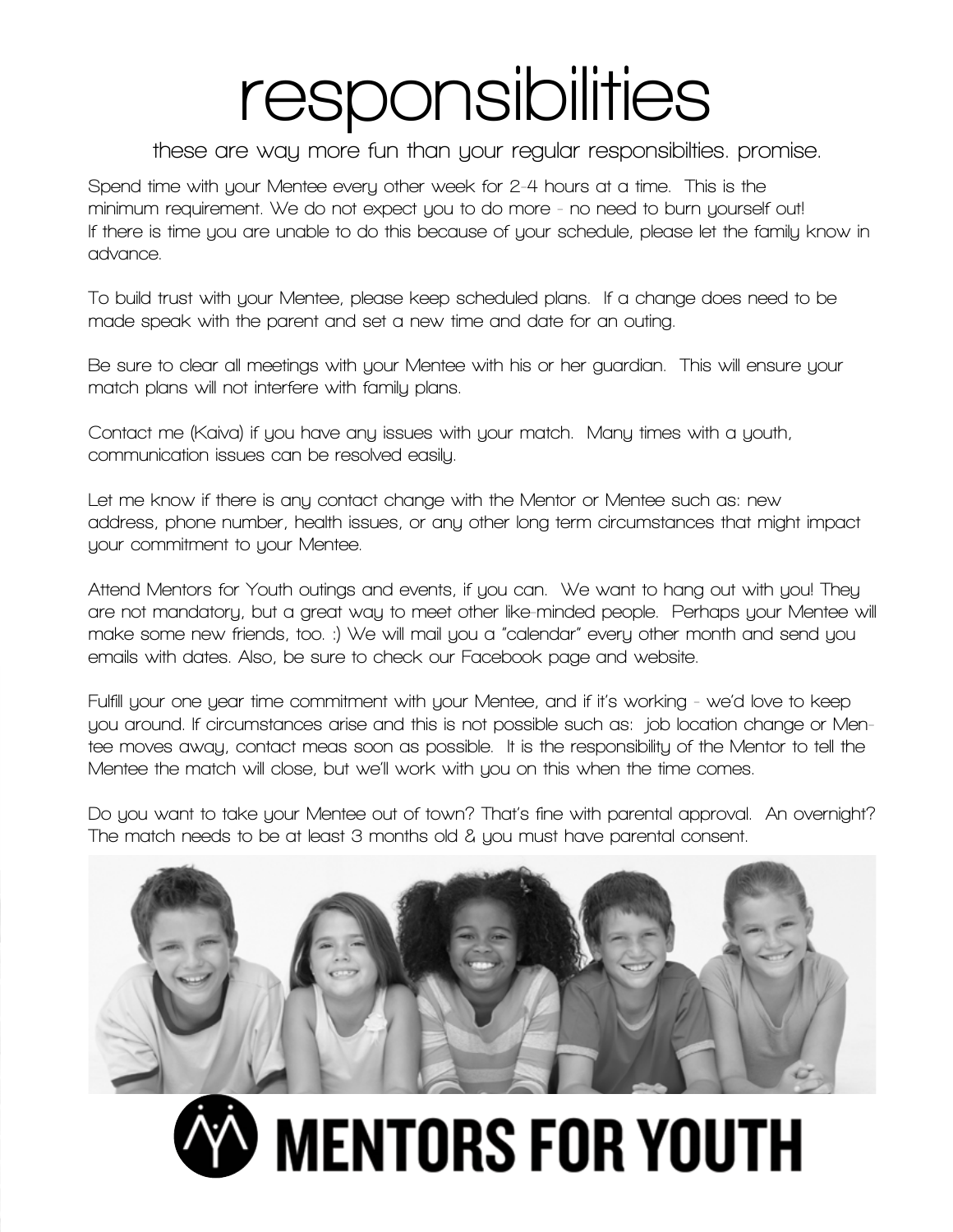### **tips**

**once in awhile it's difficult to contact your mentee - here are some suggestions**

**Set up a regular schedule with your Mentee and the guardian. Example: every other Wednesday at 6pm. Call or text their guardian a reminder the day before.**

**Ask the guardian or case manager if there might be a neighbor or family member who you can contact to reach your Mentee.**

**After a visit with your Mentee, pre-plan your next outing together. Send a post card, Facebook message, or an email reminder. If you cannot pre-plan, send a post card, call, text, email, or Facebook a few days ahead of time notifying the guardian when you plan to come by.**

**Mentors might be able to leave a message at the Mentee's school to notify the Mentee when you will pick them up or if a change needs to be made to their plans.** 

**Contact the Mentee's guardian at work if possible to make plans.**

**If it is feasible, run to your Mentee's home after work or while running errands to make plans for a visit. Keep post-it notes in your car so a message can be left if no one is home.**

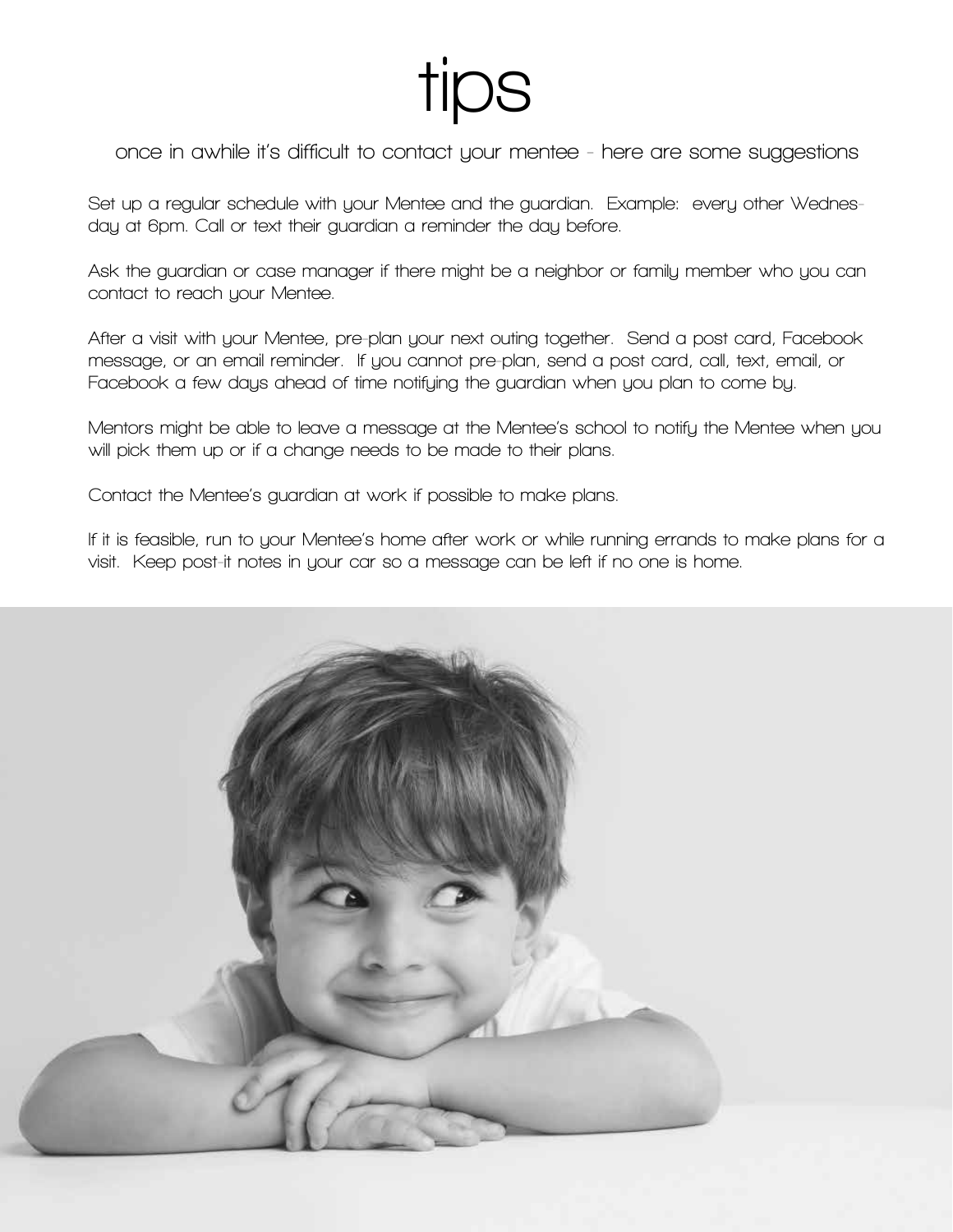# **activity ideas**

#### **cross all of these off the list!**

#### **Academic:**

- **Work on flash cards**
- **Read together**
- **Play games**
- **Experiment with magnets/magnifying glass**
- **Visit libraries/get library card (parental approval**
- **Learn to use a camera, microscope, etc.**
- **Share computer/technology together**
- **Visit colleges/look up requirements**
- **Tour any local business that interests the mentee**
- **Tour fire/police station**
- **Go to a play**
- **Read current events**
- **Play a board game like Scrabble or Pictionary**
- **Learn simple magic tricks (YouTube)**

#### **Social:**

- **Go to Mentors for Youth Outings**
- **Watch the mail & website for calendars**
- **Talk about friendships**
- **Role play social situations**
- **Introduce to your family and friends**
- **Introduce pets and other animals**
- **Volunteering together**
- **volunteerduboiscounty.org/**
- **Journal together**
- **Eat a meal with a formal dining setting**
- **Talk about telephone etiquette**
- **Check out Emily Post books**
- **Encourage involvement in clubs, groups, & sports**
- **Attend Church Socials**

#### **Cultural Experiences:**

- **Try ethnic food/shop Ethnic aisle**
- **Talk about family traditions**
- **Learn about mentee's customs**
- **Visit exhibits from other cultures**
- **Krempp Gallery or Museum**
- **Share holiday traditions**
- **Make a collage of shared experiences**

#### **Environmental Experiences:**

- **Get to know mentee's family**
- **Plant something together**

#### **Hobbies:**

- **Find crafts in magazines or online**
- **Visit a craft show**
- **Attend free classes or seminars**
- **Work on a model together**
- **Begin a collection**
- **Special skills (cooking, hunting, or knitting)**
- **Walk the dog**
- **Scrapbook together**
- **Horseback riding**
- **Bake & decorate holiday cookies**

#### **Life Skills:**

- **Do a load of laundry together**
- **Go grocery shopping together**
- **Plant a garden together**
- **Car maintenance (wash, change oil, or tire)**
- **Bike maintenance (fix a flat)**
- **Do yard work together**
- **House upkeep/Home Depot Workshops**
- **Visit your place of employment**
- **Create a mock budget/show how to pay bills**
- **Model good personal hygiene**

#### **Physical Skills:**

- **Water sports (swimming, canoe, skiing, etc.)**
- **Study nature (fishing, hiking, & camping)**
- **Exercise (walking, running, exercise classes)**
- **Billiards (pool, ping pong, cards, & table games)**
- **Tennis, racquetball, or volleyball**
- **Skating, skiing, or hockey**
- **Cheerleading or gymnastics**
- **Baseball, whiffle ball, football, & basketball**
- **Learn family dynamics**
- **Learn mentee's community resources**
- **Softball, golf, & bowling**
- **Bike riding, Frisbee, & corn hole**
- **Miniature golf, flying a kite, & climbing trees**
- **Attend sporting event**
- **Teach good sportsmanship**
- **Teach water safety**
- **Learn simple first aid skills**
- **Teach bicycle safety**
- **Play at the park**
- **Visit walking trails**
- **Help mentee make something for their room (craft, drawing, potted plant, scrap book)**
- **Attend mentee's events (sports, clubs, etc.)**
- **Tri-County YMCA Ferdinand**
- **WENTORS FOR YOUTH**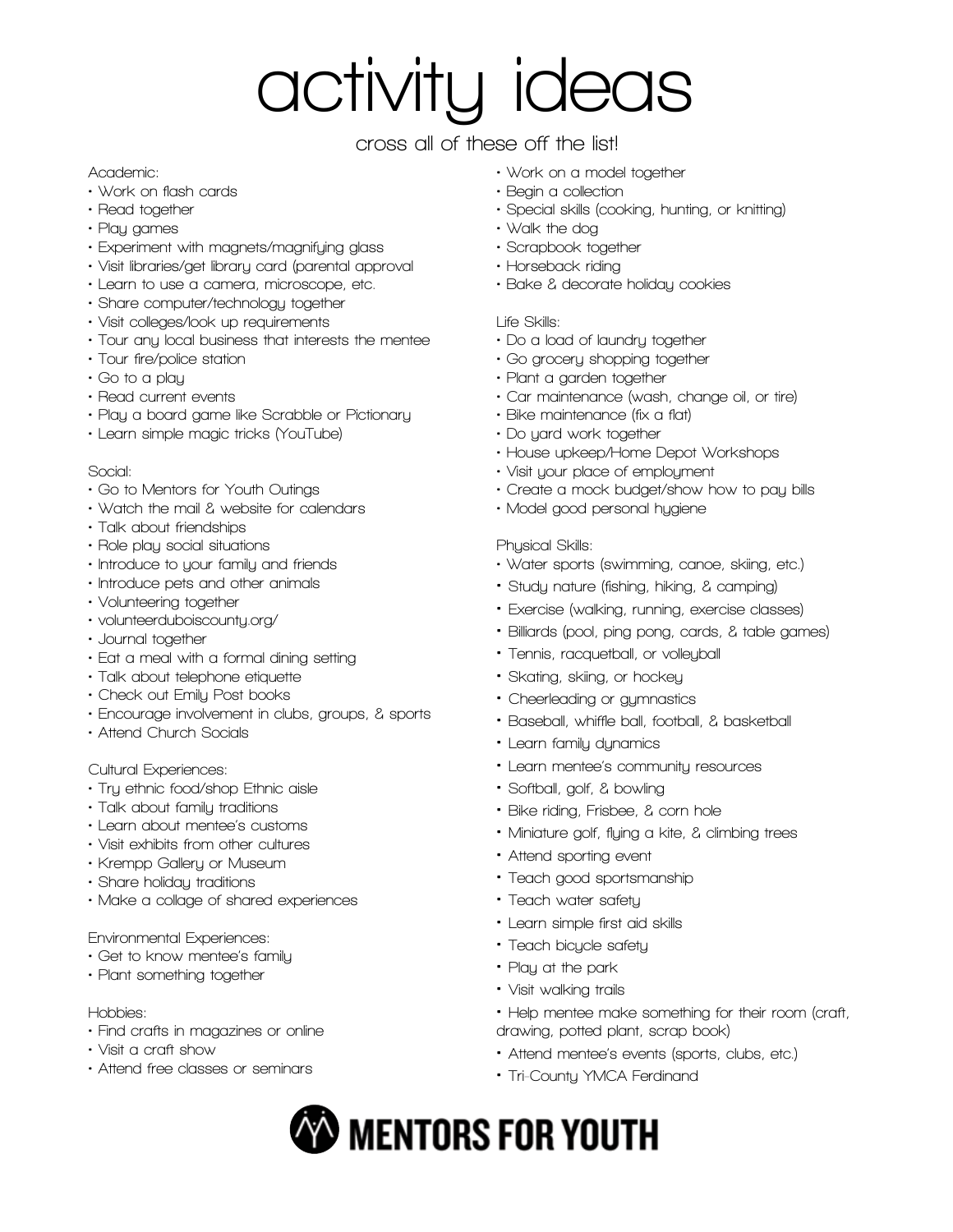# **just in case...**

**Mentors for Youth staff are always here to help you navigate you through any difficult situation that may arise with your Youth. We want you to feel equipped with other local resources who are here to help, too. Here are just a few....**

**Crisis Connection: provides free, confidential and professional services for the survivors of domestic and sexual violence www.crisisconnectioninc.org 812-482-1555 Hotline 1-800-245-4580**

**TRI-CAP: is part of America's largest poverty fighting network. TRI-CAP is an independent, non-profit organization that provides valuable services and assistance to individuals and families, most of whom are low-income. www.tri-cap.net 812-482-2233**

**Southern Hills Counseling Center: community mental health center. They offer a wide variety of services to children, adolescents, adults, couples and families. www.southernhills.org 812-482-3020**

**Center for Psychological Services: provides therapy for children. 812-481-9988**

**Department of Child Services: protects children who are victims of abuse or neglect and strengthens families through services that focus on family support and preservation. The Department also administers child support, child protection, adoption and foster care throughout the state of Indiana. www.in.gov/dcs 812-482-2585 Hotline 1-800-800-5556**

**Memorial Counseling: provides therapy for all ages. 812-481-5780**